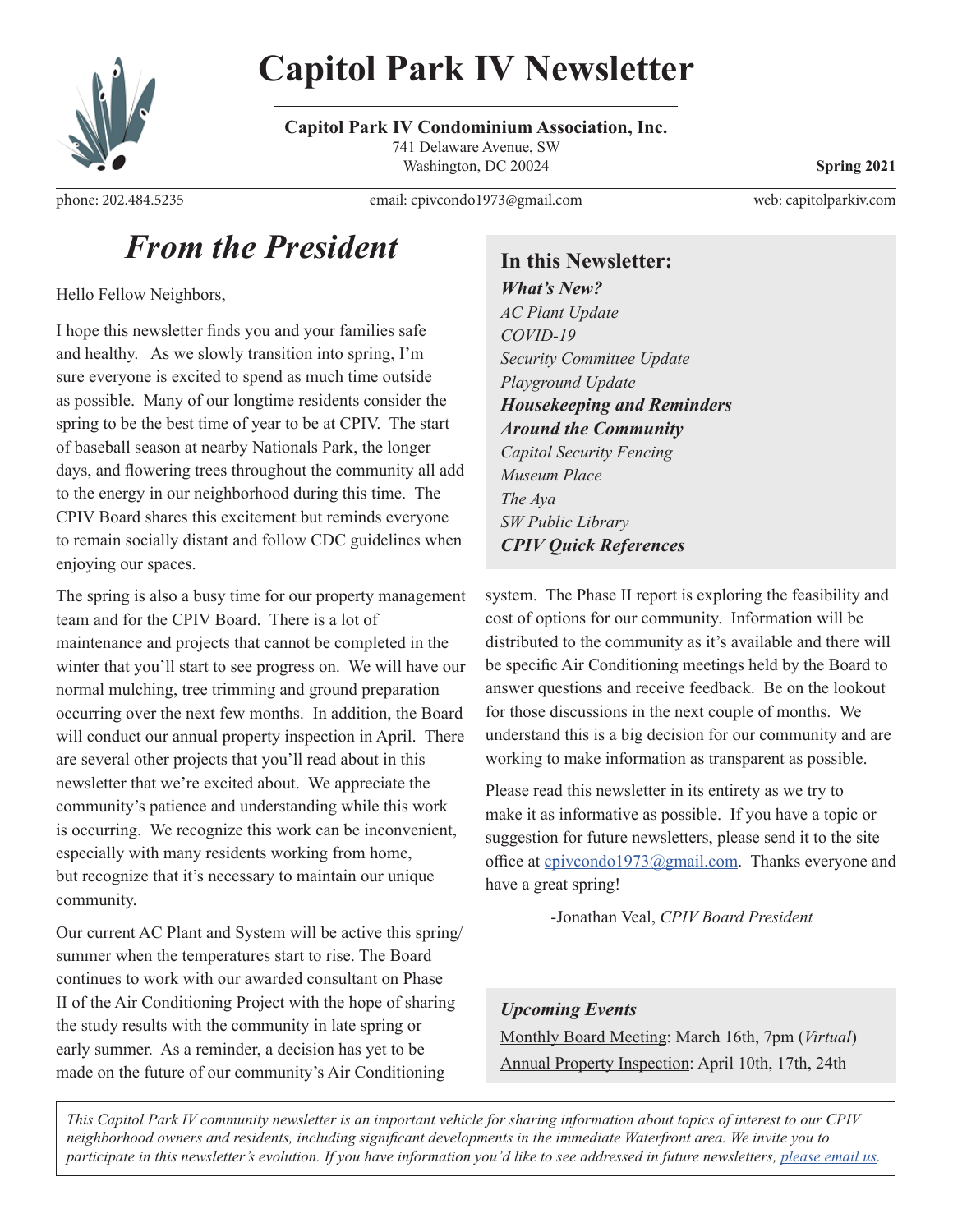phone: [202.484.5235](tel:202-484-5235) email: cpivcondo1973@gmail.com web: [capitolparkiv.com](https://www.capitolparkiv.com/)

### *What's New?*

#### **AC Plant Update**

TRC recently spent time in the community, conducting inhouse inspections to document each of the nine models of home in CPIV. This gets us one step closer to the results of the Phase 2 study, which will weigh heavily in any decision the Board makes regarding the AC plant.

We thank those of you who opened your homes to TRC for the inspection. All homeowners will receive a copy of the TRC report once available. The CPIV Board will then schedule an owners' meeting to discuss the TRC study, answer questions, and listen to owners' preferences about how to move forward prior to making final decisions concerning the AC system.

#### **COVID-19**

We thank owners and residents for following COVID guidelines outlined by the DC government and the Centers for Disease Control (CDC), including wearing face masks and keeping physical distance when out and about. For the latest, visit www.coronavirus.dc.gov and www.cdc.gov. We encourage those who qualify to register with DC for vaccination appointments (visit www.vaccinate.dc.gov). Let's continue to look out for each other during these challenging times.

#### **Washington Gas Billing Error**

Washington Gas recently had a billing error where thousands of bills went out with the wrong names. If you don't have autopay for your gas bill, DC's Office of the People's Counsel (OPC) urges you to contact Washington Gas to make sure your account is current and up to date. You can also contact the Office of the People's Counsel with any of your utility concerns at 202-727-3071 or info@opc-dc.gov.

#### **CPIV Board Meetings**

A reminder that due to COVID-19, the Board continues to host monthly Board meetings via video conference. If you have a matter to discuss with the Board, please contact the condo office at cpivcondo1973@gmail.com. Log-in information is available the BuildingLink [website](http://www.capitolparkresidents.com/). Board meetings are the third Tuesday of each month at 7pm, the next is March 16th.

#### **Security Committee Update**

This pandemic has been extremely challenging everywhere—certainly in our CPIV community. Unfortunately, the virus has also led to more crimes of opportunity—especially carjacking's or "jump-in" thefts of vehicles left running and unattended.

Statistics report these crimes of opportunity have more than doubled during the pandemic. Leaving your vehicle on for just a second is an opportunity!

Please try to refrain from:

- Sitting in your vehicle on a cell phone or being distracted
- Leaving your car door open/unlocked when transferring groceries or other goods to and from your vehicle
- Warming the vehicle up, even with the doors locked

Please be vigilant of your surroundings at all times. Please call 911 and inform the CPIV office if you experience or see a possible criminal opportunity in progress. Stay safe, we're ALL in this together!

#### **Playground Update**

The Board made a commitment to investing in and updating the neighborhood's playground and equipment. For every dollar that owners and residents of CPIV raised, the Board approved a 3:1 match, up to \$15,000. To date, approximately \$7,000 has been raised meaning the Board will contribute its \$15,000 maximum. It is still not too late to donate to the new CPIV playground or contribute your time and energy to the project. Monetary donations can be made via sending a check (hand written/electronic) to the CPIV office at 741 Delaware Avenue SW, marked 'Playground'. Local developer UIP has graciously offered their services and resources to help with site preparation. The new equipment has been selected and the Playground Committee is preparing a project plan, budget, and timeline, to submit to the Board for final approval. Please contact Steven Scala (sjscala@gmail.com) to join the Playground Committee.

Hopefully CPIV will have a new playground later this year!

*Missed Something From a Past Meeting?* Visit the Capitol Park IV [website t](https://www.capitolparkiv.com/)o view past newsletters, meeting minutes, and other information.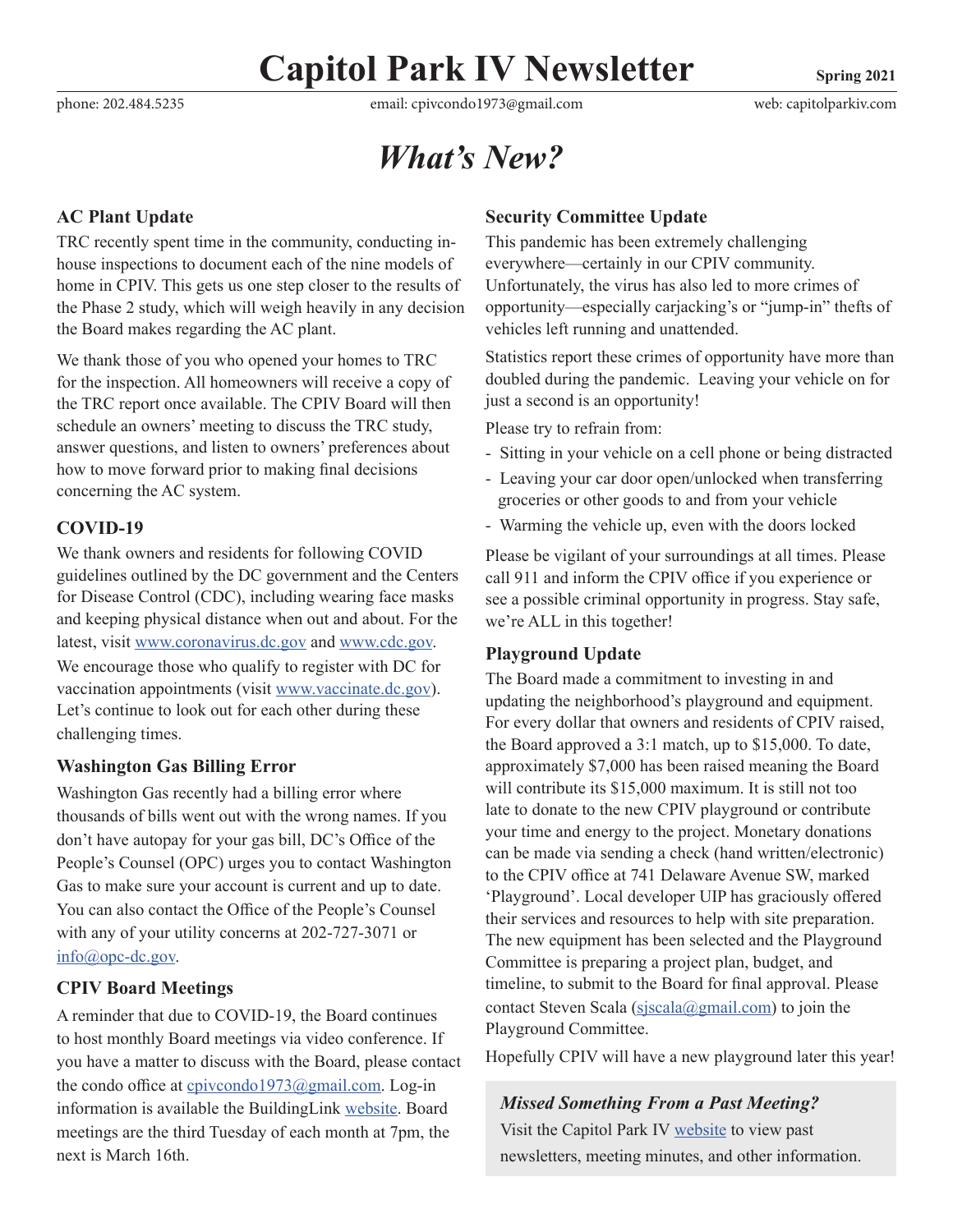phone: [202.484.5235](tel:202-484-5235) email: cpivcondo1973@gmail.com web: [capitolparkiv.com](https://www.capitolparkiv.com/)

## *CPIV Housekeeping and Reminders*

#### **Annual Property Inspection**

One-way that CPIV works to preserve the community's physical condition and aesthetic and prioritize work to be accomplished during the year is through an annual property inspection. The CPIV Board of Directors plans to conduct the 2021 inspection in April (10th, 17th, and 24th).

We appreciate the many prompt corrections that have made after past inspections, and commend the community on how this process has improved year over year.

#### **Trash**

The Association continues to fight rats and has deployed rat boxes in impacted areas of the CPIV complex. Help prevent rats by honoring our [community trash pickup rules](https://www.capitolparkiv.com/trash-pickup) and properly storing trash until pickup. Contact the Board if you do see rats so that we may address the problem. Your neighbors thank you for adhering to trash procedures.

#### **Security Bar Removal and Roof Repair**

The Association will remove and discard security bars on your doors and windows and repair the door and window frames; this work is done at no individual cost to you. The Association will also repair your roof at no charge to you if you remove your skylight or fireplace. Contact the condo office for more information

#### **Installation of Cable Wiring**

When you are dealing with Comcast, FIOS, DirectTV, or other service providers, we remind homeowners and residents that it is your responsibility to ensure new cable installations are correctly completed. FiOS and Comcast cables must enter units below 18 inches from the ground. DirectTV installations are more complicated; contact the office before installation.

#### **Short-Term Rentals (e.g. Airbnb)**

Please remember that short-term rentals are not permitted in CPIV. Leases must be for a period of one year minimum; a copy of the lease and the [CPIV Lease Addendum](https://886e33ce-7109-4b5a-9975-d2ea2af95e45.filesusr.com/ugd/ab21e3_457c448e8f3343f1ab76fe3107b71665.pdf) are to be forwarded to the Association.

#### **Parking Lot Etiquette**

Community members have expressed concern over speeding vehicles entering and exiting our parking lots. Please be courteous to your neighbors and consider everyone's safety as your drive through the community. Additionally, please respect the fire lane markings; do not park or leave your vehicle there. Lastly, be considerate of your neighbors as you park straight and centered in your assigned space.

#### **Pet Policy**

Pets are welcome in our Capitol Park IV community, yet, we remind residents to please clean-up after your pets and to follow the Association's [pet policy.](https://www.capitolparkiv.com/dog-policy)

#### **Fire and Flood Prevention**

An easy way to prevent fires is to regularly clean your exterior dryer vent. If you can't reach it, contact the condo office. Keep drains in below-ground unit entrances clear of debris to prevent flooding during rainstorms.

#### **Board Approval for Exterior Alterations**

Please make sure you have secured Board approval before making any exterior alterations to your unit. Changes include (but are not limited to) lighting, windows, doors, fences, satellite dishes, cables, and bush/tree landscaping.

#### **Package Thefts**

We continue to see a number of package thefts throughout the community. We encourage residents to take packages inside as soon as possible after delivery, notify neighbors if you will not be home for a delivery, and remain vigilant. Package theft is a crime of opportunity.

Consider signing up (for free) to be alerted to package shipping updates and delivery notifications:

- [USPS's Informed Delivery](https://informeddelivery.usps.com/box/pages/intro/start.action)
- [UPS's My Choice](https://www.ups.com/us/en/services/tracking/mychoice.page)
- [FedEx Delivery Manager](https://www.fedex.com/en-us/delivery-manager.html)